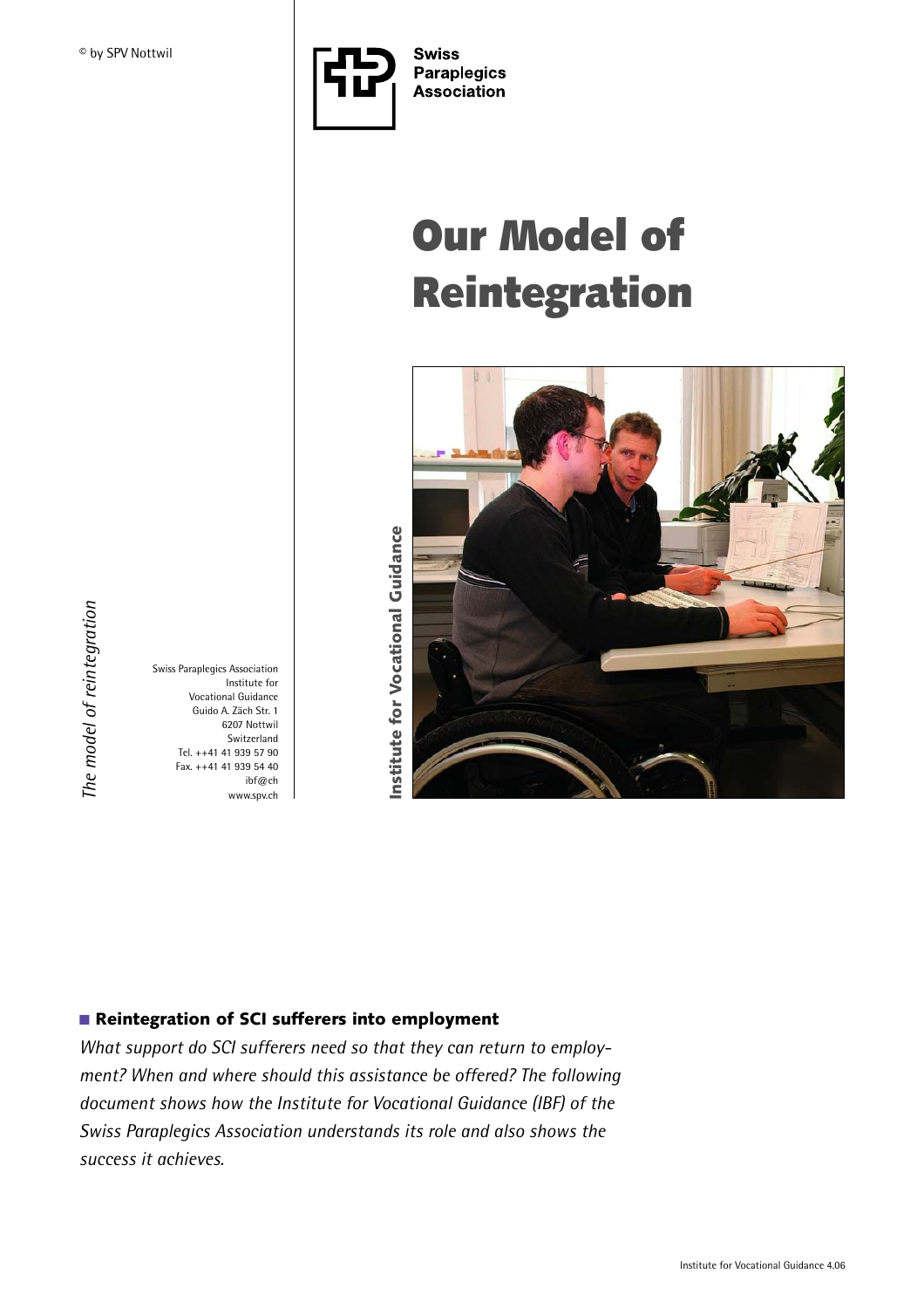## **From motivation build up**  to realised reintegration

**If professional reintegration of SCI sufferers is to be successful, it must begin early. The Medical, professional and social effects of SCI cannot each be singularly treated one after the other, therefore the patient must be comprehensively treated from the beginning onwards and guided with specific set goals. It is therefore very important to continuously achieve the right balance between demand and expectation at all levels.**

The Institute of Vocational Assessment and Employment (IBF) of the Swiss Paraplegic Association which is based in the Swiss Paraplegic Centre Nottwil, tries to fulfil these expectations in a process that accompanies the rehabilitation (Process-accompanied Vocational Assessment and Employment). In the first part of the following text the methods of the IBF will be presented. In the second part the consideration of costs and the benefits of the described procedure will follow.

## ■ **Three Phases**

The process of reintegration into the workplace, as the IBF understands it, takes place in three phases. (Activation or motivation phase; assessment and job-search phase; integration phase.) Indeed the work of the IBF begins earlier: Already while in the ICU the patient receives a visit from a member of Vocational Guidance staff. The aim of this meeting is to build up trust on both sides. It is only when the patient recognises the Institute of Vocational Guidance and its staff as competent partners will he be later ready, for example, to delegate the care of his existing relationship to the workplace and the related issues to them.

### **Activation phase**

The real professional reintegration work begins after about three weeks. Motivation of the patient into become actively involved is carried out through a motivation programme. He should, for example, take one of the computer courses on offer, a language course or some other activity. The primary purpose is for the patient to motivate himself, discover a new self belief and once more get back to making his own decisions.

#### **Assessment and job search phase**

The second phase can begin if the patient is ready to speak openly about his future occupation. It consists of three parts:

■ Firstly, a process to ascertain what resources the patient has really lost will be carried out. If the SCI sufferer worked as a businessman before his accident, his loss from the point of view of occupation is not as big as, for example, a builder. Depending on circumstances, the chances of reintegration and the time it takes can vary. It should be made clear to the patient that resources lost through injury can possibly be compensated for through the acquisition of new skills.

■ Next begins an accompanied process of occupation and career advice. The combination of occupational advice (choosing of basic occupation) and career (advice based on the patient's previous history) is necessary because, from a total of 250 fundamental occupations, tetraplegics have only 13 to choose from. In these cases occupational advice cannot take place; on the other hand, with career advice it is possible to build up individual occupational plans for the future.



*Karl Emmenegger, Born 1952, grew up in Aarau, and since 1990 is head of the institute for vocational assessment and employment of the Swiss Paraplegic Association. He is a qualified draughtsman and suffered SCI in 1978 during his engineering studies: Therefore through his own experiences he understands the situation in which his clients find themselves. He qualified in business management and adult education and later took further education to become a career guidance officer. He is married and lives in Hochdorf. He devotes his free time to building replica models, music (jazz/blues) and sporting activities.*

■ In the related assessment the patient will be given specific knowledge over a set period of time; his knowledge will be checked at the end of this period. Depending on these results, his ability to learn and his prospective future level of capability can be estimated and on this basis further measures can be planned. If, for example, the patient feels himself unsure or is not in agreement with the analysis of his assess-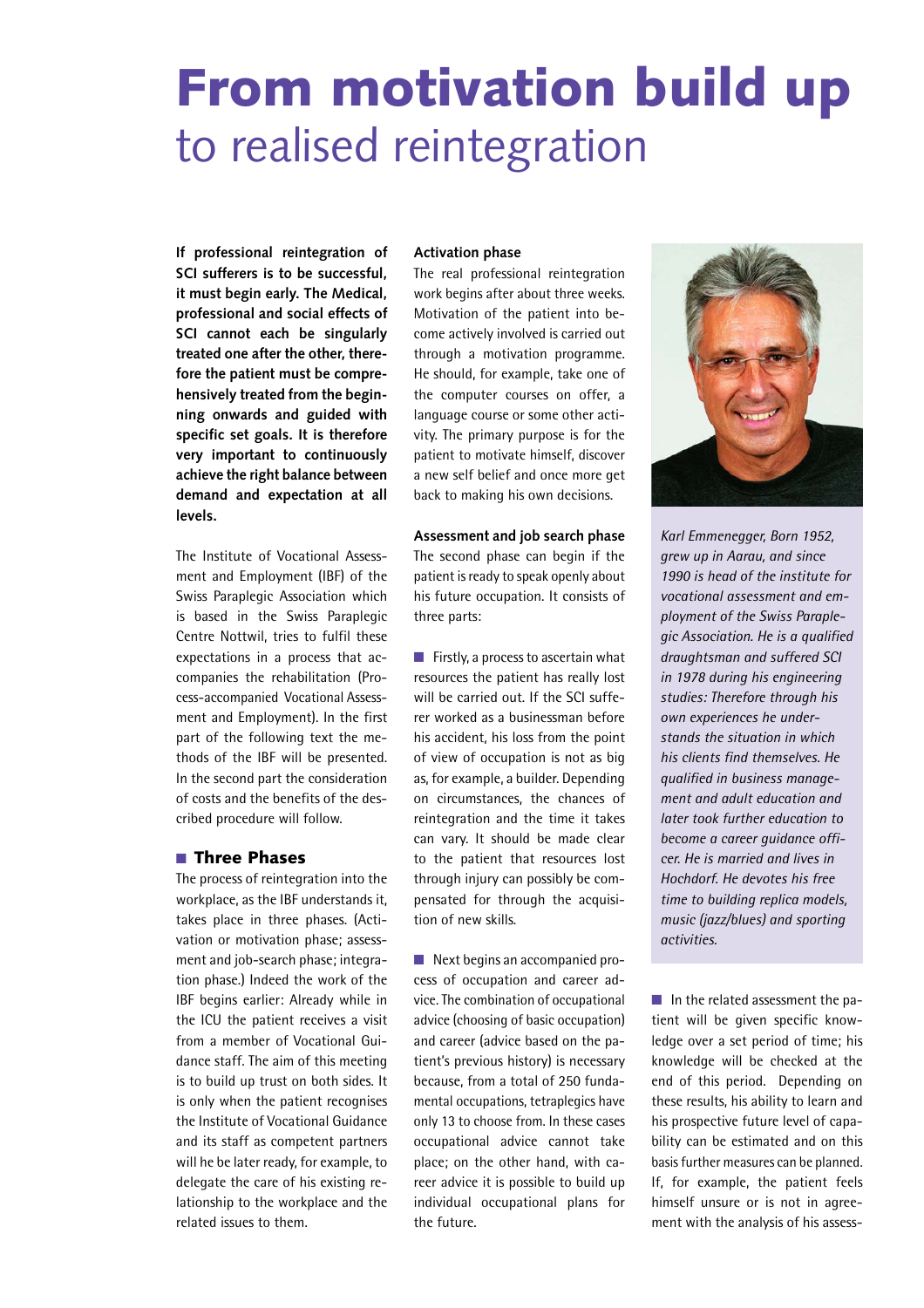

*For job interviews with the employer accompaniment is essential*

ment by the IBF, this phase can be repeated. Otherwise the third phase can begin: the actual integration.

#### **Integration phase**

Before occupational integration can begin, a workplace, apprenticeship or a further education course must be available. That requires a professionally lead employment placement service, that knows the exact requirements of the patient on one hand and the demands of the labour market on the other. Concrete planning and setting of definitive goals depend a lot on whether successful

amalgamation of different interests can be achieved. Here the IBF strictly follows the basic rule of the disability insurance: «reintegration before disability payment». (see Table 1)

Similar to the bodies that pay the costs, the employer also informs himself principally of the commercial aims. He must therefore know what possibilities apply in this regard. Sceptics are more easily convinced when different options are available to choose from– from accompanied trial work attempts through to team orientation (i.e. support to the team

#### **Table 1**

|                                           | Occupational direction                     | 2002 2003      |                |
|-------------------------------------------|--------------------------------------------|----------------|----------------|
| 1.                                        | Clerical Assistant                         | 12             | 13             |
| 2.                                        | Service provider, Media, Telecommunication | $\mathfrak{p}$ | 4              |
| 3.                                        | Office                                     | $\mathcal{P}$  | 9              |
| 4.                                        | Higher grades                              | 9              | 6              |
| 5.                                        | Academic further education                 | $\overline{4}$ | $\overline{4}$ |
| 6.                                        | <b>Technical drawing CAD</b>               | $\overline{7}$ | $\overline{4}$ |
| 7.                                        | Work training, business studies            | 5              | 6              |
| 8.                                        | Craftsman                                  | 1              | 1              |
| 9.                                        | Self employed                              | 5              | $\Omega$       |
|                                           | 10. Housewife/House husband                | 3              | 0              |
|                                           | 11. In assessment/temporary solution       | 6              | $\mathfrak{p}$ |
|                                           | 12. No solution                            | 0              | 2              |
| Total of Disability Insurance Assessments |                                            |                | 52             |

**Success of occupational reintegration measures of the Institute for Vocational Guidance in the years 2002 and 2003**

in which the patient will work) through to the possibility of breaking off the experiment and later taking the person back. Further to this, employers will come to know that the disabled generally take their work seriously, identify more strongly with it, develop higher concentration ability, are willing to perform and

## **Box 1**

## **Definition of pension entitlement in Switzerland**

*Among the main concerns following SCI are questions surrounding occupation and the related financial situation. The question is not so much whether a doctor can continue to work as a doctor or whether a forester can work as a business administrator following occupational re-training; far more crucial is how many hours per day he or she can work and much they can earn. The entitlement to a disability pension in Switzerland is defined entirely on the degree of ability to work. (see example at the end of this paragraph).*

*Disability is, according to Article 8, Paragraph 1 of the general section of the social insurance law (ATSG) «the anticipated permanent or long term total or partial inability to work». Inability to work is defined by the ATSG as follows: «Inability to work is caused by impairment of the physical, mental or psychological health and also, following reasonable treatment and reintegration, total or partial loss of ability to work in a suitable equal opportunities labour market» (Art.7 ATSG).*